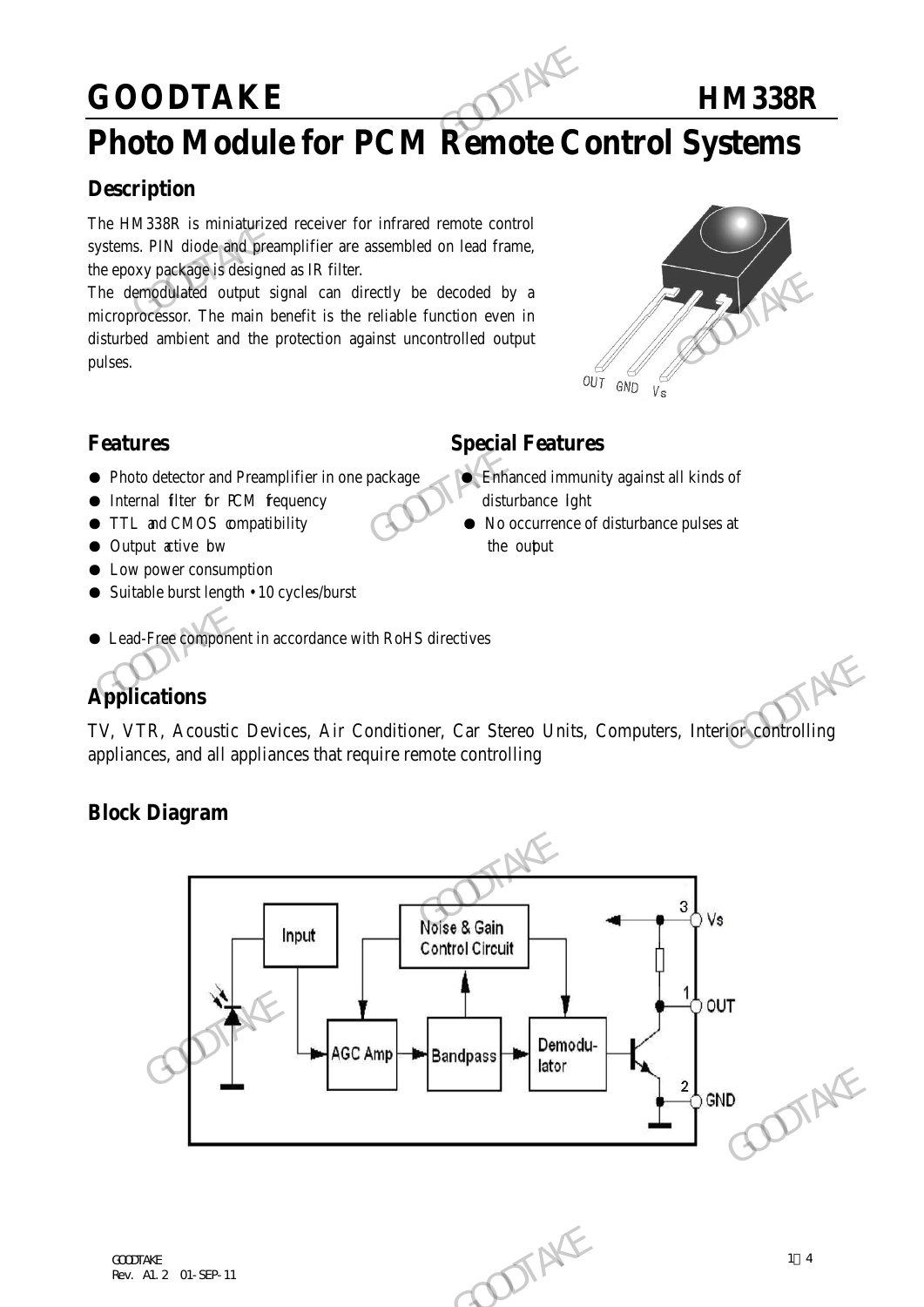# **GOOD TAKE HM338R**

### Application Circuit



\*) recommended to suppress power supply disturbance

### **Absolute Maximum Ratings**



Tamb =  $25$  °C **Parameter Test Conditions Symbol Value Value Unit** Supply Voltage  $\vert$  (Pin 3)  $\vert$  Vs  $\vert$  6.0  $\vert$  V Supply Current (Pin 3) Is 5 mA Output Voltage (Pin 1) Vo 6.0 V Storage Temperature Range Tstg -30…+105 ℃ Operating Temperature Range Tamb -25…+85 ℃ Power Consumption  $\text{(Tamb } \leq 85 \text{ °C)}$  ptot 50 mW Soldering Temperature t≦ 5s Tsd 260 ℃ Absolute Maximum Ratings<br>
Tamb = 25 °C<br>
Parameter<br>
Supply Voltage<br>
Supply Voltage<br>
Tamb = 25 °C<br>
Parameter<br>
Supply Voltage<br>
Supply Voltage<br>
Supply Voltage<br>
Tamb = 25 °C<br>
Parameter<br>
Touge Temperature Range<br>
Tamb = 25 °C<br>
T

### **Basic Characteristics**

| <b>Operating Temperature Range</b> |                                     |                           |     |            |            |                   |
|------------------------------------|-------------------------------------|---------------------------|-----|------------|------------|-------------------|
|                                    |                                     | Tamb                      |     | $-25+85$   |            | $\mathcal{C}$     |
| Power Consumption                  | (Tamb $\leq$ 85 °C)                 | ptot                      |     | 50         |            | mW                |
| <b>Soldering Temperature</b>       | $t \leq 5s$                         | Tsd                       |     | 260        |            | $^\circ\!{\rm C}$ |
| <b>Basic Characteristics</b>       |                                     |                           |     |            |            |                   |
| Tamb = $25$ °C                     |                                     |                           |     |            |            |                   |
| <b>Parameter</b>                   | <b>Test Conditions</b>              | <b>Symbol</b>             | Min | <b>Typ</b> | <b>Max</b> | Unit              |
| Supply Current (Pin3)              | $Vs = 5V, Ev = 0$                   | <b>ISD</b>                | 0.7 | 1.1        | 2          | mA                |
| Supply Voltage (Pin3)              |                                     | <b>Vs</b>                 | 2.7 |            | 5.5        | $\mathbf{V}$      |
| <b>Transmission Distance</b>       | IR diode AT205, IF = 400 mA         | d                         | 20  |            |            | m                 |
| Output Voltage High (Pin1)         | $Vs = 5V$                           | VOH                       | 4.5 |            |            | V                 |
| Output Voltage Low (Pin1)          | Cycle 1.2mS, 50% duty               | $\ensuremath{\text{Vol}}$ |     |            | 250        | $\rm mV$          |
| Level Output Pulse Width           | Burst Wave= 600µs,                  | TWH                       | 400 |            | 800        | $\mu s$           |
| Level Output Pulse Width           | Cycle 1.2mS, 50% duty               | TWL                       | 400 |            | 800        | $\mu s$           |
| Carrier frequency                  |                                     | fo                        |     | 37.9       |            | $kHz_1$           |
| Peak Wavelength                    |                                     | $\bullet$                 |     | 940        |            | nm                |
| Directivity                        | Angle of half transmission distance | $\bullet$ 1/2             |     | ±45        |            | $\deg$            |
|                                    |                                     |                           |     |            |            |                   |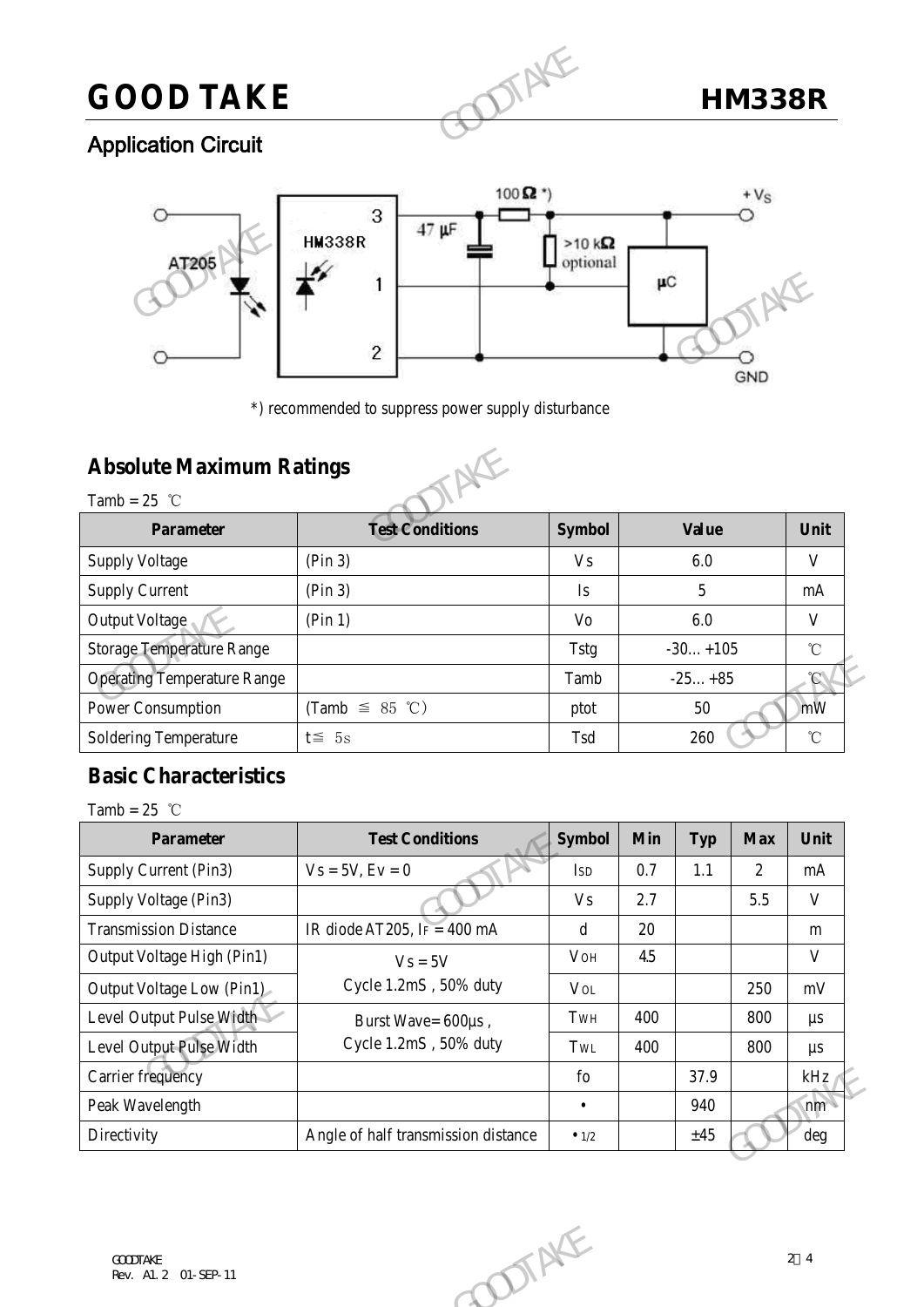# **GOOD TAKE** HM338R

### **•Package Outline**

Dimensions in mm: tolerance±0.3mm